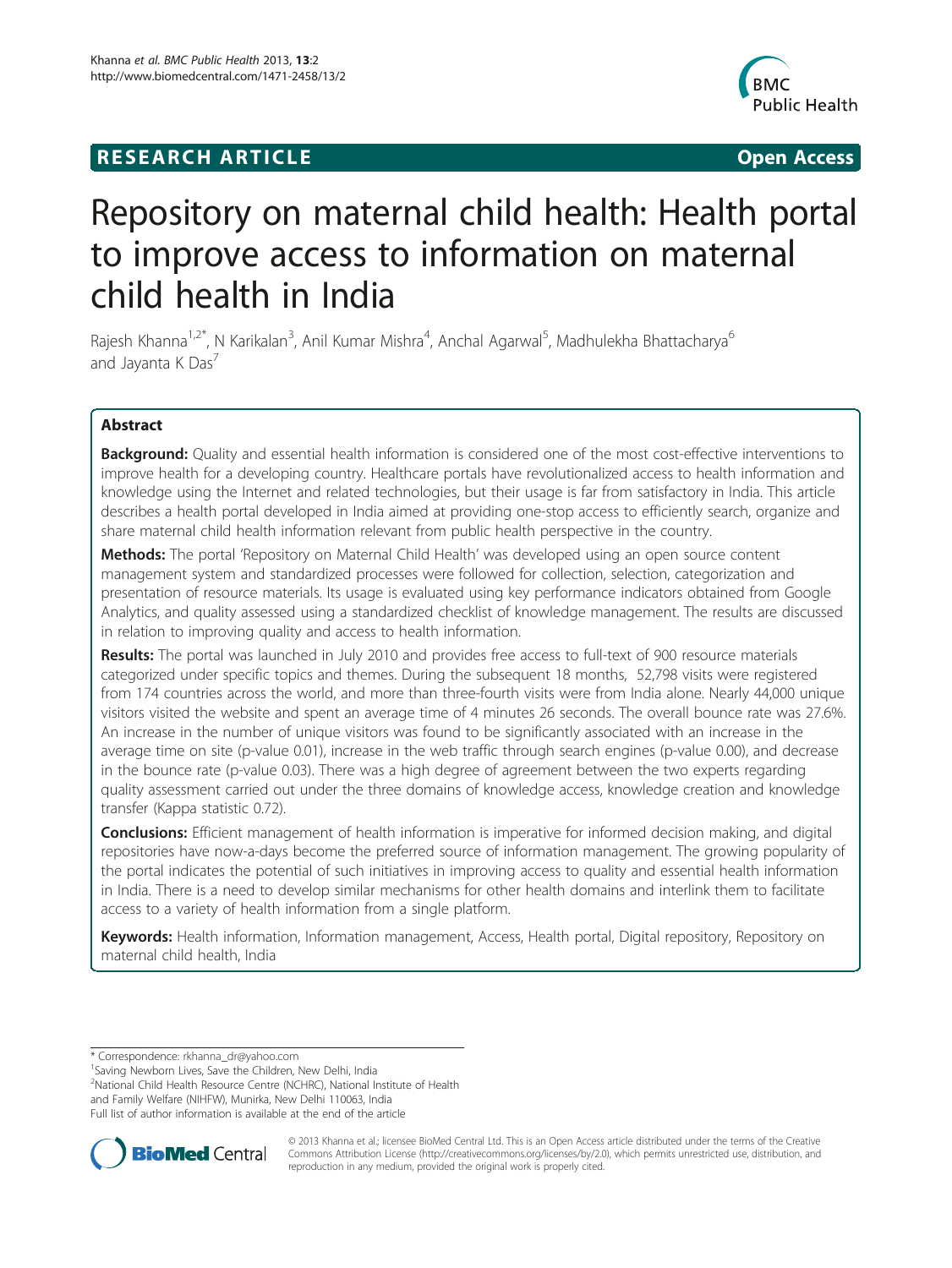# Background

Health information is important for planning, monitoring and improvement of services for the health of population. They are essential for policy-makers and programme planners to inform their decisions about what actions to take and what services to provide in order to improve the health of the populations they serve [[1-3\]](#page-9-0). Equally important is information for health care recipients about the various preventive, promotive and curative aspects of illnesses, and the existing interventions and services available under the country's health systems. Though significant effort has been made in providing health information to a growing number of people over the last decade, the progress has been patchy both geographically and across different health sectors [[4\]](#page-9-0).

Information and communication technologies (ICTs) are defined as tools that facilitate communication and the processing and transmission of information and the sharing of knowledge by electronic means. They have the potential to make a major contribution to improving access and quality of health services while containing costs [\[5](#page-9-0)]. The role of ICTs in health is usually focused on improving one of the following three domains:

- i) the management of health information systems and access to that information
- ii) communication about health, including improved information flows among health workers and the general public, better opportunities for health promotion and health communication, and improved feedback on the impact of health services and interventions
- iii) the delivery of health care through better diagnosis, better training and sharing of knowledge among health workers, and supporting workers in primary health care, particularly rural health care [\[5\]](#page-9-0)

One of the ICT tools that have revolutionalized access to health information and knowledge using the Internet and related technologies are Healthcare portals or E-health. They typically contain features that allow online health information seekers to be better informed and connected with other like-minded people. Their primary purpose is to facilitate improvements in quality and efficiency of healthcare by providing online educational information to the users in the form of discussion forums, useful articles, newsletters, interactive tools, and other useful health related resources [[6\]](#page-9-0).

As healthcare portals are increasingly accessed by the public, concerns have been raised about the ramifications of inadvertently publishing erroneous health information. The issue of quality of information becomes more important since large amount of information is available freely and easily (especially for those with connectivity). These

concerns have created interest among the healthcare professionals to develop tools for assessing the accuracy of health information [\[7](#page-9-0)]. In the last decade, several rating systems have been developed to assess the accuracy of information in health portals; however many of these approaches have methodological limitations [[8](#page-9-0)]. At the same time, people have expressed desire to build capacity of health workers so as to enable them distinguish unreliable from reliable sources of health information, and play an important role in educating patients to be critical users of the information they find on the Internet [[4](#page-9-0)].

#### Health information in India

India faces an enormous challenge in the area of maternal and child survival and contributes to the world's greatest burden of maternal, newborn and child deaths. It also has the greatest number of undernourished children, and more than 50 million stunted children less than 5 years of age [[9\]](#page-9-0). Under the mandate of Millennium Development Goals (MDG) 4 and 5 to reduce child mortality and maternal mortality, several initiatives had been undertaken by the government and non government organizations to improve the status of Maternal Child Health in India, including the National Rural Health Mission launched in 2005. These initiatives have generated an abundant resource of valuable information which however lies scattered or is not shared with different stakeholders.

Providing quality and essential health information is considered as one of the most cost effective intervention for a developing country like India [\[10\]](#page-9-0). A report says that 2/3 rd of the 50 million deaths could be saved just by application of knowledge [[11](#page-9-0)]. However the availability of health information in India is inequitable and far from satisfactory. A review by Rabban et al. identified significant gaps in the availability of essential health information in public domain on the internet in India. The study found inequitable distribution and access to health information with public sector information readily available and negligible information available from the private sector which is a major source of healthcare in the country. Similarly national and state level health information was easily available but district-level information was limited [\[12](#page-9-0)].

Recently a national initiative has been undertaken to improve access to maternal child health information in India. Led by the National Child Health Resource Centre (NCHRC) at the National Institute of Health and Family Welfare (NIHFW) New Delhi, an online health portal known as the 'Repository on Maternal Child Health' ([www.childhealthindiainfo.com](http://www.childhealthindiainfo.com)) was developed which aims to provide one-stop access to efficiently search, organize and share maternal child health information relevant from public health perspective in India. This article briefly explains the development of this portal, analyzes its usage over an 18 month period, evaluates its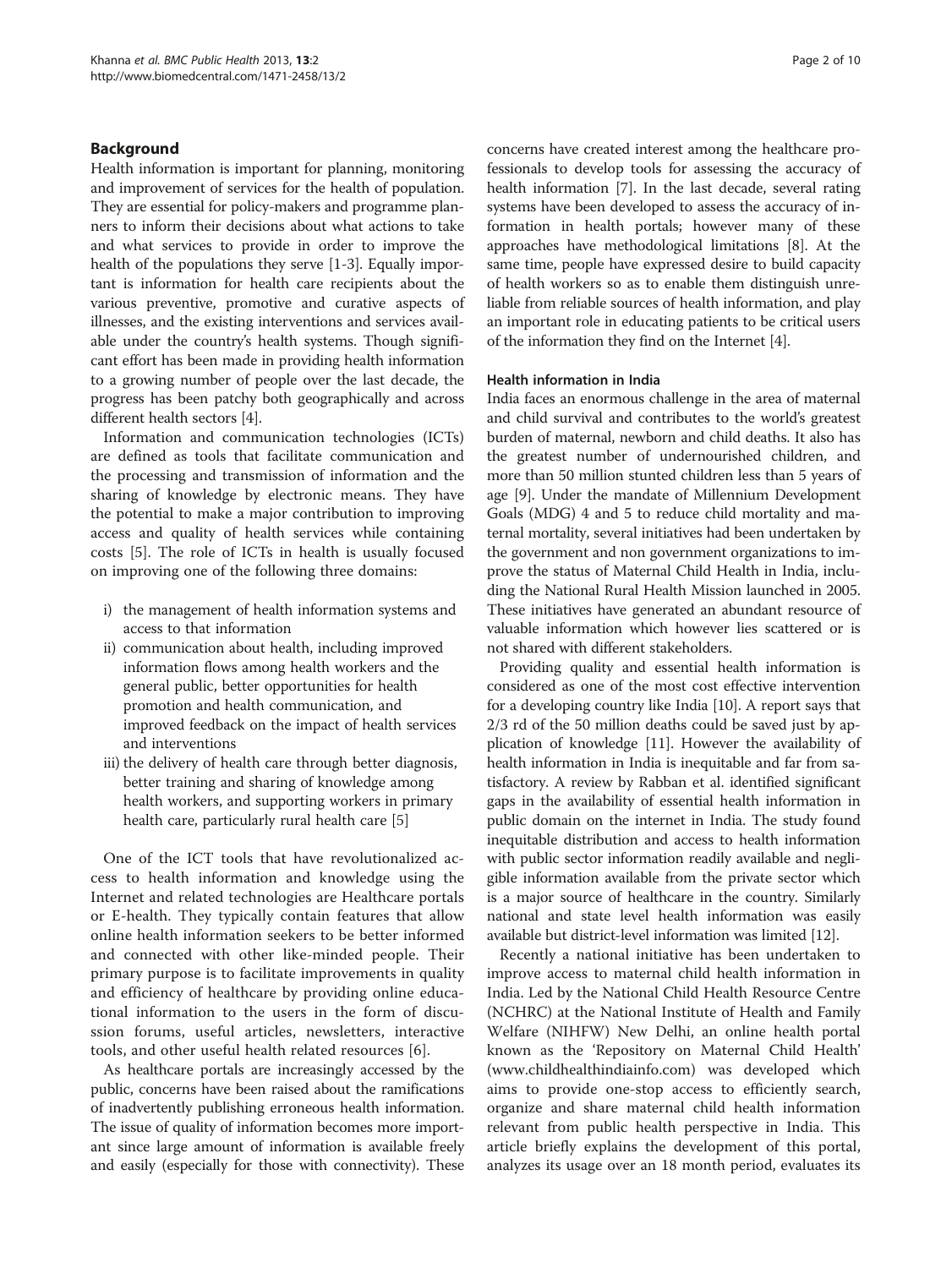quality using a standardized checklist of knowledge management, and discusses the results in relation to achieving improved access to health information.

# Methods

### Development of repository

NIHFW is an apex technical institute of the Ministry of Health and Family Welfare Government of India (MoHFW, GOI), for the promotion of public health and family welfare programmes in the country. The National Child Health Resource Centre was established at the institute in the Year 2008 to mainstream child health agenda in public health through collation, development, analysis and dissemination of relevant information to stakeholders at various levels, and create platform for discussion and information sharing on relevant issues at national level.

Though earlier studies had shown inadequate availability of health information in the public domain and lack of open access initiatives for usage of public health information in India [\[12,13\]](#page-9-0), the studies were carried out before 2008 and there was a possibility of new initiatives being undertaken during the subsequent time period. So a detailed in-house assessment was carried out in October 2009 to identify the existing health information portals. After identifying them through web-surfing and literature search, the portals were evaluated with reference to five main criteria – types of information, accessibility & costs, presentation, target audience, and any special feature (Table [1](#page-3-0)).

Some good websites were identified related to HIV-AIDS (NGO Gateway) and Health sector reforms (HS-PROD). There were other portals with sections on maternal child health information, but these were either not updated or contained limited information or were institutional portals with access limited to personnel working within these organizations. Thus our evaluation failed to identify a single website where maternal child health information was collated, managed and disseminated in an effective manner.

With this background information, the work on developing information portal started in December 2009 using the open source content management system Drupal [[14](#page-9-0)]. A project plan with well defined outputs and timelines was prepared. In order to ensure quality of the portal, mechanisms and standardized processes were developed regarding the collection, selection/review, categorization and presentation of resource materials. Certain criteria were developed to ensure selection and dissemination of quality information and these include (1) Published material available in the public domain, (2) Source of publication known and trusted (Government, UN agencies, bilateral partners, academic and research institutes, reputed NGOs, etc.), (3) Peer-reviewed material, (4) No personal opinion or commentary, and (5) Administrative rights to upload

material restricted to selected team members. These criteria acted as a strong filter to prevent sharing of inaccurate data. All the mechanisms including the criteria were shared with technical experts from the Government and Non-governmental organizations and appropriate changes made based on their feedback.

Health information was collected from various resources including internet searching and contacting 900 organizations through emails and letters. This work took longer than expected due to non-response from majority of organizations and reluctance to share their resource materials. Efforts were made to personally contact these institutions/libraries through visits and telephone calls. The resources were scrutinized for eligibility using predefined criteria; those selected were categorized under specific topics and themes, and presented in an abstract form with key words and a thumbnail picture of the cover page. Emphasis was laid on providing access to updated information from Year 2000 onwards, and on providing access to full text documents for all the resource materials.

The major topics included Maternal Health, Newborn Child Health, Nutrition, Immunization, Diseases and General Information. Each topic was further subcategorized to include variety of resources for the different groups of target audiences – Policies, Programmes, Guidelines for those involved in planning and policy making, Technical publications (reports, case studies, advocacy, etc.) for those in programme development and management, Training materials for capacity building of health workers, Statistical information for those involved in monitoring evaluation and research, and Scientific articles for academicians, researchers and policy analysts. The website was launched in July 2010.

#### Analysis of usage

The Repository usage was analyzed using Key performance indicators obtained from the Google Analytics for the time period July 2010 to December 2011. Google Analytics is a free service offered by Google that generates detailed statistics about the site usage and provides some information about how the site can be improved further [\[15](#page-9-0)]. The performance indicators evaluated are the number of visits, absolute number of unique visitors, average pageviews per visit, bounce rate, average time spent on site, and the various traffic sources. While the number of visits and page views are general indicators of the traffic load, unique visitors reflect the actual number of unduplicated (counted only once) or 'first time' visitors to the website over a specified time period. Bounce rate is the percentage of singlepage visits or visits in which the person left the website from the entrance/landing page. It is one of the key indicators reflecting the quality of website with a lower figure indicating better quality. A rate of less than 40% is considered 'good', while rate less than 20% is considered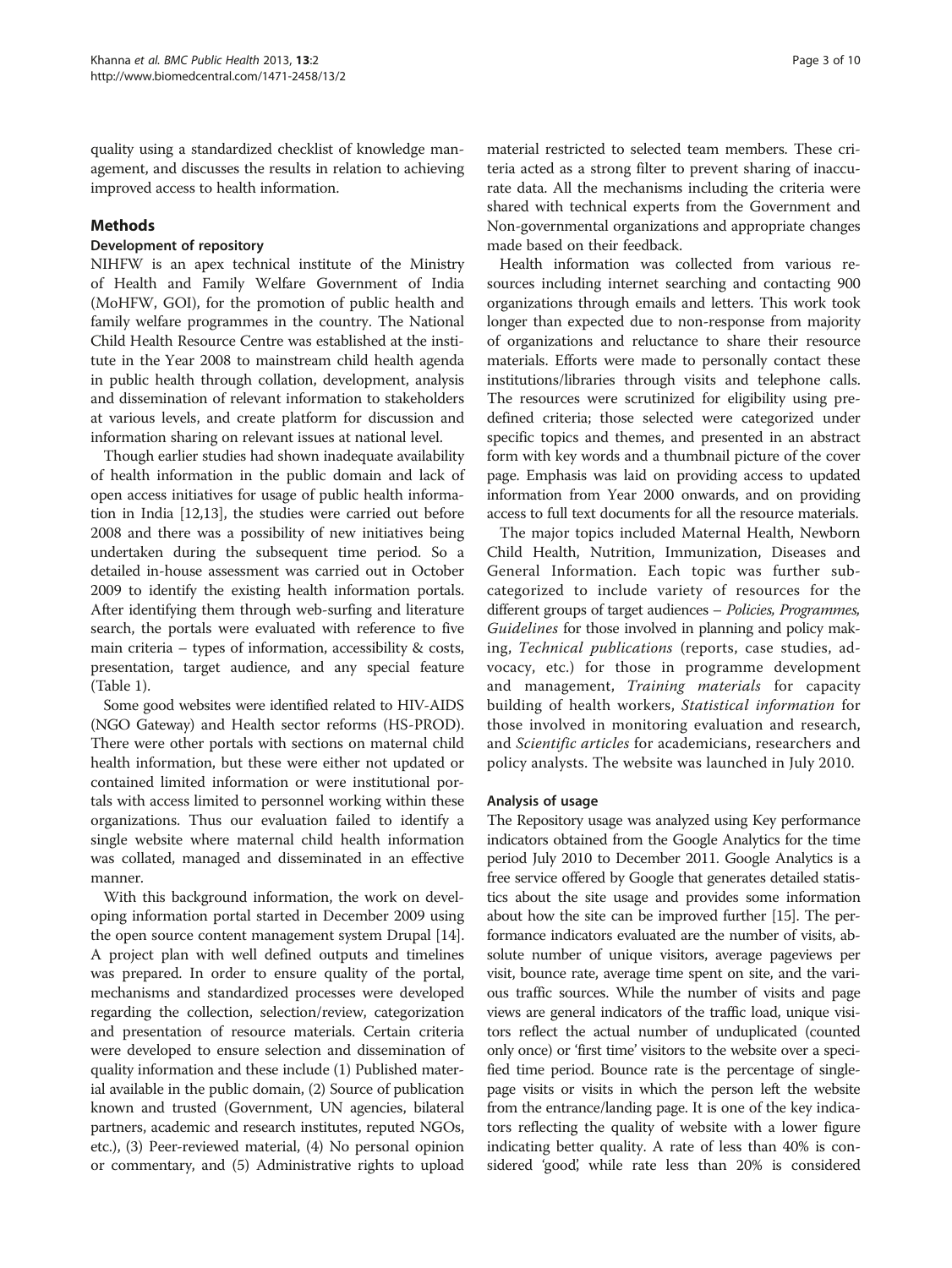| S. | Name                                                         | Source/Host                                                                                                                                                                | Accessibility                                    |                  |                                                               | Key areas of information                                                                                                                                                                                                                                            | <b>Target audience</b>                                                                                                                                                                                | Presentation                                                                                                                                                               | <b>Remarks</b>                                                                        |
|----|--------------------------------------------------------------|----------------------------------------------------------------------------------------------------------------------------------------------------------------------------|--------------------------------------------------|------------------|---------------------------------------------------------------|---------------------------------------------------------------------------------------------------------------------------------------------------------------------------------------------------------------------------------------------------------------------|-------------------------------------------------------------------------------------------------------------------------------------------------------------------------------------------------------|----------------------------------------------------------------------------------------------------------------------------------------------------------------------------|---------------------------------------------------------------------------------------|
| No |                                                              |                                                                                                                                                                            | Free/ Registration Full text<br>required<br>Paid |                  | available                                                     |                                                                                                                                                                                                                                                                     |                                                                                                                                                                                                       |                                                                                                                                                                            |                                                                                       |
| 1. | WHO-India<br>Digital<br>Repository                           | The Institutional<br>Repository is an<br>archive of WHO<br>documents &<br>resource materials<br>from the WHO<br>Country office India.                                      | Free                                             | <b>No</b>        | Full text<br>available<br>and is<br>divided into<br>sections. | WHO resource materials on health                                                                                                                                                                                                                                    | Professionals looking<br>for WHO resource<br>materials.                                                                                                                                               | The information is<br>divided into number<br>of communities and<br>sub-communities                                                                                         | Limited<br>information in<br>every<br>community.                                      |
|    |                                                              |                                                                                                                                                                            |                                                  |                  |                                                               | Main communities include Communicable<br>diseases and disease surveillance, Family and<br>Child Health, Health action in crisis, Health<br>systems development, Immunization and                                                                                    |                                                                                                                                                                                                       | (or categories)                                                                                                                                                            | Materials limited<br>to those<br>developed by<br>WHO only.                            |
|    |                                                              |                                                                                                                                                                            |                                                  |                  |                                                               | Vaccinedevelopment, Non-communicable<br>diseases and Mental health. Resources for staff<br>members, Sustainable development                                                                                                                                         |                                                                                                                                                                                                       |                                                                                                                                                                            | No specific<br>category for<br>Child health.                                          |
| 2. | National<br>Health<br>Information<br>Collaboration<br>(NHIC) | NHIC is a collaborative<br>model whereby the<br>information is entered<br>by authorized institutions<br>and personnel from 18<br>organizations trained for<br>the purpose. | Free                                             | <b>No</b>        | Full text<br>available                                        | Total of about 1800 entries (except Directories)<br>out of which more than 1500 are scientific<br>articles and thesis.                                                                                                                                              | Research scientists.<br>Healthcare professionals<br>and Policy makers.                                                                                                                                | Since nformation is<br>submitted through the<br>authorized content<br>providers only, limited<br>resource materials or<br>subject specific materials<br>have been uploaded | First version and<br>currently being<br>updated.                                      |
|    |                                                              |                                                                                                                                                                            |                                                  |                  |                                                               | Classification based on Topics (all public health<br>related) and types of information.                                                                                                                                                                             |                                                                                                                                                                                                       |                                                                                                                                                                            | Child and<br>adolescent                                                               |
|    |                                                              |                                                                                                                                                                            |                                                  |                  |                                                               | Types include Scientific publications, Education<br>& management, IT applications, Research<br>projects & funding, Policies & practices, Stat<br>data & Directory of resources.                                                                                     |                                                                                                                                                                                                       |                                                                                                                                                                            | health has 60<br>entries with 50<br>being scientific<br>articles.                     |
| 3. | Policy<br>Reforms<br>Option<br>Database<br>(HS-PROD)         | Database is regulated by<br><b>PROD Management</b><br>Group made of health<br>experts from the Govt<br>and Non-Govt Sectors.                                               | Free                                             | Optional         | the case<br>studies is<br>available.                          | No, only the Health sector reforms - successful examples<br>Government of India<br>summary of from the field and innovative ideas<br>Health and Family Welfare<br>staff at central, state and<br>district levels, health related<br>NGOs, private sector providers, |                                                                                                                                                                                                       | The information is<br>provided using a<br>standard format.                                                                                                                 | Includes case<br>studies and<br>innovative ideas<br>on health sector<br>reforms only. |
|    |                                                              | This group approve each<br>entry before inclusion and<br>meet quarterly to<br>oversee progress.                                                                            |                                                  |                  |                                                               | Topics include Infrastructure, Logistics, Financial<br>management, M&E, PPP, Management structures<br>& systems, Social marketing, Health financing,<br>Human resources, Urban health, Community<br>participation, FRU, BCC                                         | development partners<br>(including donors) and<br>academic institutions.                                                                                                                              |                                                                                                                                                                            | No separate<br>topic on child<br>health                                               |
| 4. | <b>NGO</b><br>Gateway                                        | A website supported<br>by NACO and UNAIDS.                                                                                                                                 | Free                                             | <b>No</b><br>Yes |                                                               | <b>HIV/AIDS</b>                                                                                                                                                                                                                                                     | Seeks to empower NGO                                                                                                                                                                                  | It's difficult to locate                                                                                                                                                   | Contains                                                                              |
|    |                                                              |                                                                                                                                                                            |                                                  |                  |                                                               |                                                                                                                                                                                                                                                                     | Almost 1000 digital resources are present which<br>have been categorized into Statistics/Data, Laws<br>and Policy Documents, Information Resources,<br>Tools, Funding Opportunities, and Declarations | sector through networking<br>and capacity building by<br>leveraging internet<br>technologies.                                                                              | the documents for a<br>new user.                                                      |

# <span id="page-3-0"></span>Table 1 Detailed in-house assessment of health portals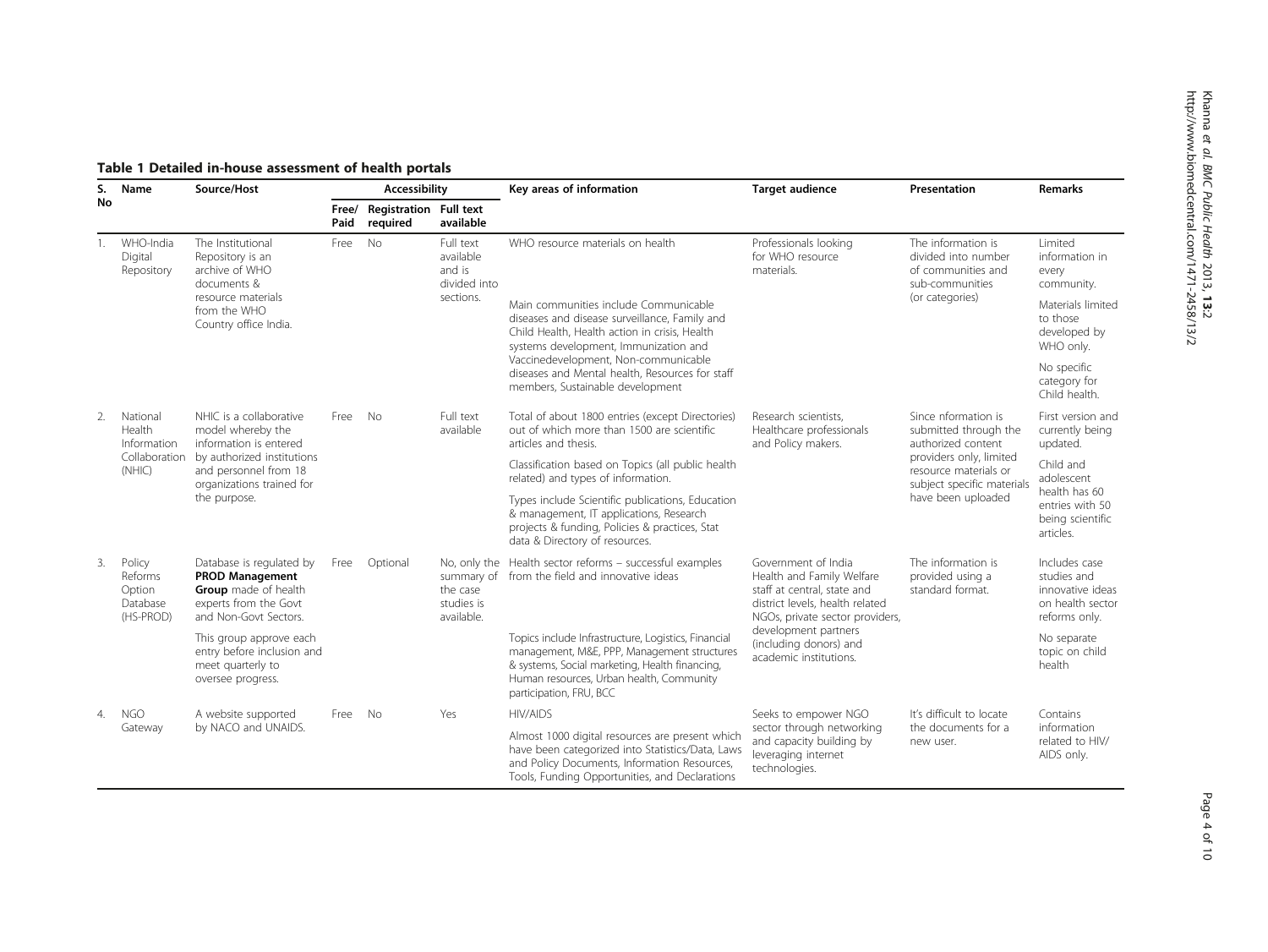'excellent' for any website [[15](#page-9-0)]. Average time spent on the site also reflects the quality, however it is often misleading because the visitors leave their browser window open even when they are not using it. The traffic sources provide an overview of the different kinds of sources that direct traffic to the website [\[15\]](#page-9-0).

We first calculated the indicators for the entire 18 month duration. This was followed by analysis of the monthly records to identify trends of performance indicators. The number of absolute unique visitors was taken as an independent variable and its association with other indicators (average pageview per visit, bounce rate, average time spent on site) evaluated using linear regression analysis. Statistical package SPSS-19 was used for the analysis and P-value < 0.05 accepted as level for statistical significance.

#### Quality assessment

Quality assessment was carried out independently by two external Knowledge Management experts using a standardized checklist tool [[6\]](#page-9-0). The two experts were identified from the list of technical experts available with the institute. The two were unknown to each other and blinded to each other's response. To measure agreement between the two experts, Cohen's kappa test was used.

The standardized checklist used for the assessment helps to evaluate the website in three key domains of knowledge access, knowledge creation and knowledge transfer. There are 52 features or questions grouped under dimensions and sub-dimensions for assessing the three domains. Knowledge Access Mechanism refers to the mechanisms through which visitor's access the portal and its information – searching, browsing, personalization, accessibility options and multilingual support. This mechanism highlights the importance of tools that are able to integrate capabilities for searching information with greater precision and tools that are able to personalize the content and presentation of the interface. The second mechanism of Knowledge Creation refers to the process of capturing visitor's information such as demographics, preferences and behaviors and creating new knowledge that will benefit portal providers and the users. The mechanism emphasizes techniques and processes that are able to capture visitor's information and create value from it. The third mechanism, Knowledge Transfer Mech*anism*, refers to the mechanisms that allow the portal providers to foster user-to-user and provider-to-user sharing of knowledge. Specifically, this mechanism highlights tools that enable user to share their knowledge with fellow users as well as tools to interact directly or indirectly with experts, advisors, and customer representatives [[6](#page-9-0)].

# Results

# Usage and trends

From July 2010 to December 2011, there were a total of 52,798 visits to the website from 174 countries across the

world. More than three-fourth of the visits (77%) came from India alone, followed by the United States of America (5%). In India, the visits came from 85 cities. During the 18 month period, a total of 292,652 pages were viewed giving an average of 5.54 pages viewed per single visit. Nearly 44,000 unique visitors visited the website and spent an average time of 4 minutes 26 seconds. The overall bounce rate was 27.6%. Nearly two-thirds of the traffic came from the Search engines, one-fifth from the referring sites, and the remaining was Direct traffic.

Table [2](#page-5-0) gives the monthly figures of key performance indicators seen during the assessment period. A consistent increase in the number of visits and the number of unique visitors was observed during this time (Figure [1\)](#page-5-0). While the number of visits and unique visitors during July 2010 were 540 and 336 respectively (first month after launch), the figures rose to 2454 and 2100 after 6 months, to 3500 and 2900 at 1 year, and to 4200 and 3400 respectively at 18 months, that is, in December 2011.

An increasing trend was also observed in the average number of pageviews per visit especially during the latter half of the assessment period. For the bounce rate, an initial decrease was followed by increase in the rate which however again decreased during the latter half of the reporting period. The relevant figures during the last 4 months were less than 10% (Figure [2](#page-6-0)). The average time spent by a visitor usually ranged between 3 to 5 minutes.

The source of web traffic was found to change dramatically during the 18 months. At the beginning, most of the traffic came from the referring sites of the organization. Gradually search engines (Google) became more important source of web traffic and during the last 4 months, nearly 75-80% of the traffic came from it.

Table [3](#page-6-0) shows the association between number of unique visitors and the other indicators. There was a statistically significant association between increase in the number of unique visitors and increase in the average time on site (p-value: 0.01) and web traffic through search engines (p-value: 0.00). The increase in number of unique visitors was also significantly associated with a decrease in the bounce rate (p-value: 0.03).

# Quality assessment

For each checklist item, the response could be 'Yes' or 'No' based on whether the relevant feature was supported by the website. Out of the 52 items, one of the experts had not responded for 3 items and hence these items were not counted while evaluating agreement (Table [4\)](#page-6-0). The value for Cohen's Kappa statistic was 0.72 suggesting a high degree of agreement between the two experts.

For the Knowledge Access Mechanism, searching, browsing, accessibility options and multi-lingual support were found to be adequately covered. The repository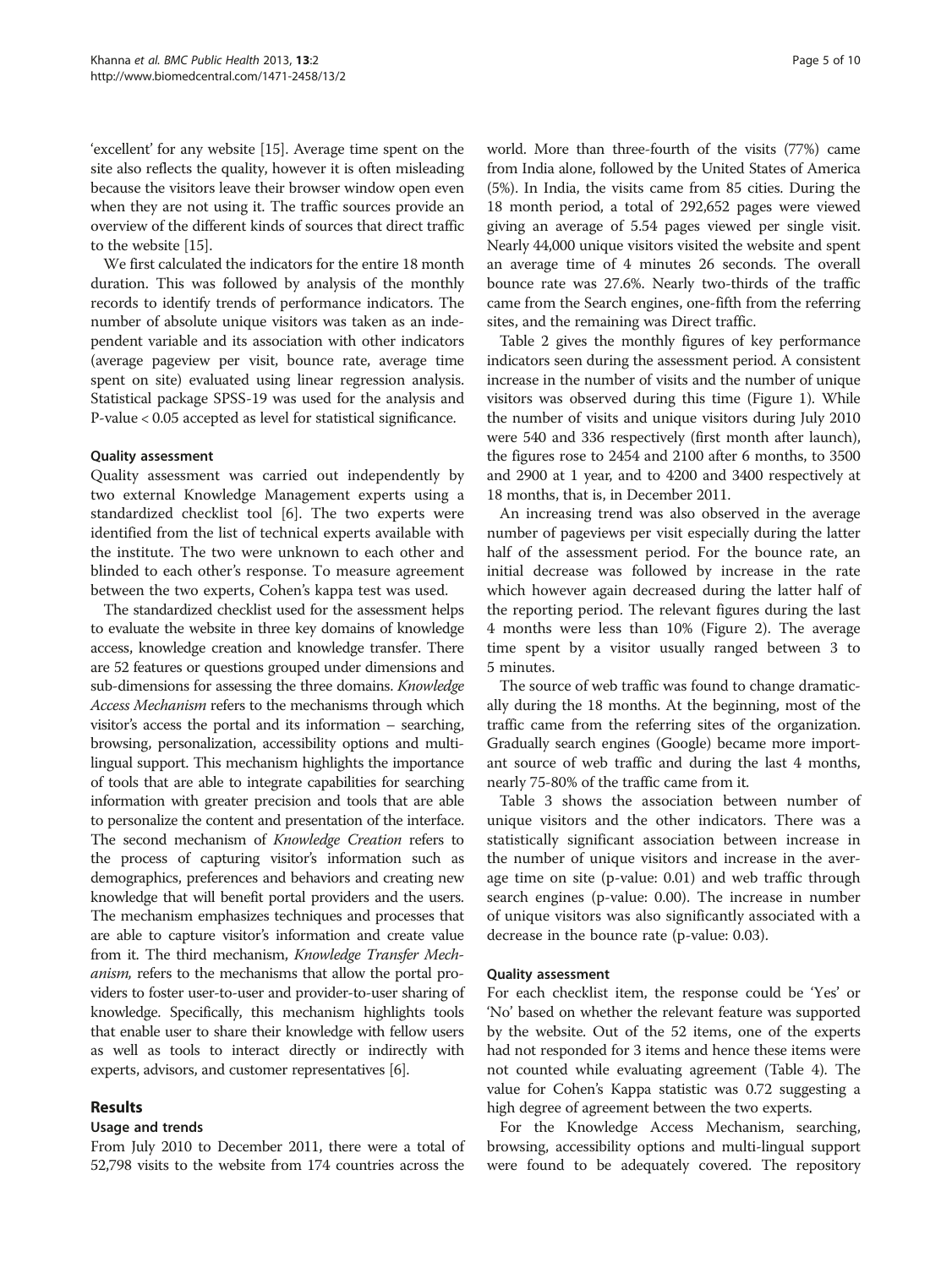|                                              |                        |                                   |                             |                           |                        |                                |                         | <b>Traffic sources</b> |                                 |
|----------------------------------------------|------------------------|-----------------------------------|-----------------------------|---------------------------|------------------------|--------------------------------|-------------------------|------------------------|---------------------------------|
| Month                                        | Total no.<br>of visits | No. of Abs.<br>unique<br>visitors | <b>Bounce</b><br>rate $(%)$ | Total no. of<br>pageviews | Page view<br>per visit | Avg. time on<br>site (min.sec) | Search<br>engine<br>(%) | Referring<br>site (%)  | <b>Direct</b><br>traffic<br>(%) |
| <b>Jul-10</b>                                | 540                    | 336                               | 52.96                       | 1640                      | 3.04                   | 4.38                           | 19.63                   | 51.48                  | 28.89                           |
| Aug-10                                       | 537                    | 379                               | 24.95                       | 5543                      | 10.32                  | 11.14                          | 28.12                   | 44.88                  | 27.00                           |
| Sep-10                                       | 1413                   | 1144                              | 21.94                       | 8217                      | 5.82                   | 4.40                           | 34.89                   | 37.08                  | 27.95                           |
| Oct-10                                       | 1754                   | 1486                              | 37.29                       | 9184                      | 5.24                   | 5.45                           | 59.18                   | 23.60                  | 17.22                           |
| <b>Nov-10</b>                                | 2084                   | 1782                              | 44.00                       | 9931                      | 4.77                   | 6.23                           | 60.60                   | 18.28                  | 21.11                           |
| <b>Dec-10</b>                                | 2454                   | 2094                              | 44.25                       | 11540                     | 4.70                   | 3.57                           | 69.15                   | 16.87                  | 13.98                           |
| Jan-11                                       | 3105                   | 2672                              | 46.28                       | 12651                     | 4.07                   | 3.47                           | 69.86                   | 14.98                  | 15.17                           |
| Feb-11                                       | 2694                   | 2313                              | 43.10                       | 11047                     | 4.10                   | 3.39                           | 67.45                   | 16.26                  | 16.30                           |
| <b>Mar-11</b>                                | 3055                   | 2638                              | 45.17                       | 11605                     | 3.80                   | 4.03                           | 62.09                   | 16.82                  | 21.08                           |
| Apr-11                                       | 2903                   | 2382                              | 40.61                       | 11428                     | 3.94                   | 4.18                           | 52.26                   | 27.49                  | 20.25                           |
| May-11                                       | 3704                   | 3048                              | 37.53                       | 15677                     | 4.23                   | 4.44                           | 51.00                   | 27.89                  | 21.11                           |
| <b>Jun-11</b>                                | 3470                   | 2911                              | 38.70                       | 16775                     | 4.83                   | 5.05                           | 52.28                   | 26.83                  | 20.89                           |
| <b>Jul-11</b>                                | 3496                   | 2882                              | 40.53                       | 14951                     | 4.28                   | 4.38                           | 56.09                   | 22.77                  | 21.14                           |
| Aug-11                                       | 4045                   | 3238                              | 18.02                       | 25757                     | 6.37                   | 3.55                           | 71.52                   | 16.84                  | 11.64                           |
| Sep-11                                       | 4339                   | 3476                              | 9.33                        | 33800                     | 7.79                   | 4.28                           | 73.75                   | 17.67                  | 8.58                            |
| Oct-11                                       | 4457                   | 3584                              | 6.87                        | 33094                     | 7.43                   | 4.35                           | 73.27                   | 17.59                  | 9.13                            |
| <b>Nov-11</b>                                | 4568                   | 3690                              | 4.93                        | 30572                     | 6.69                   | 3.33                           | 79.09                   | 12.94                  | 7.97                            |
| <b>Dec-11</b>                                | 4180                   | 3422                              | 5.69                        | 29240                     | 7.00                   | 3.57                           | 82.22                   | 11.65                  | 6.12                            |
| Total for 18 months<br>(Jul 2010 - Dec 2011) | 52798                  | 43477                             | 27.65                       | 292,652                   | 5.54                   | 4.26                           | 64.81                   | 19.96                  | 15.23                           |

<span id="page-5-0"></span>

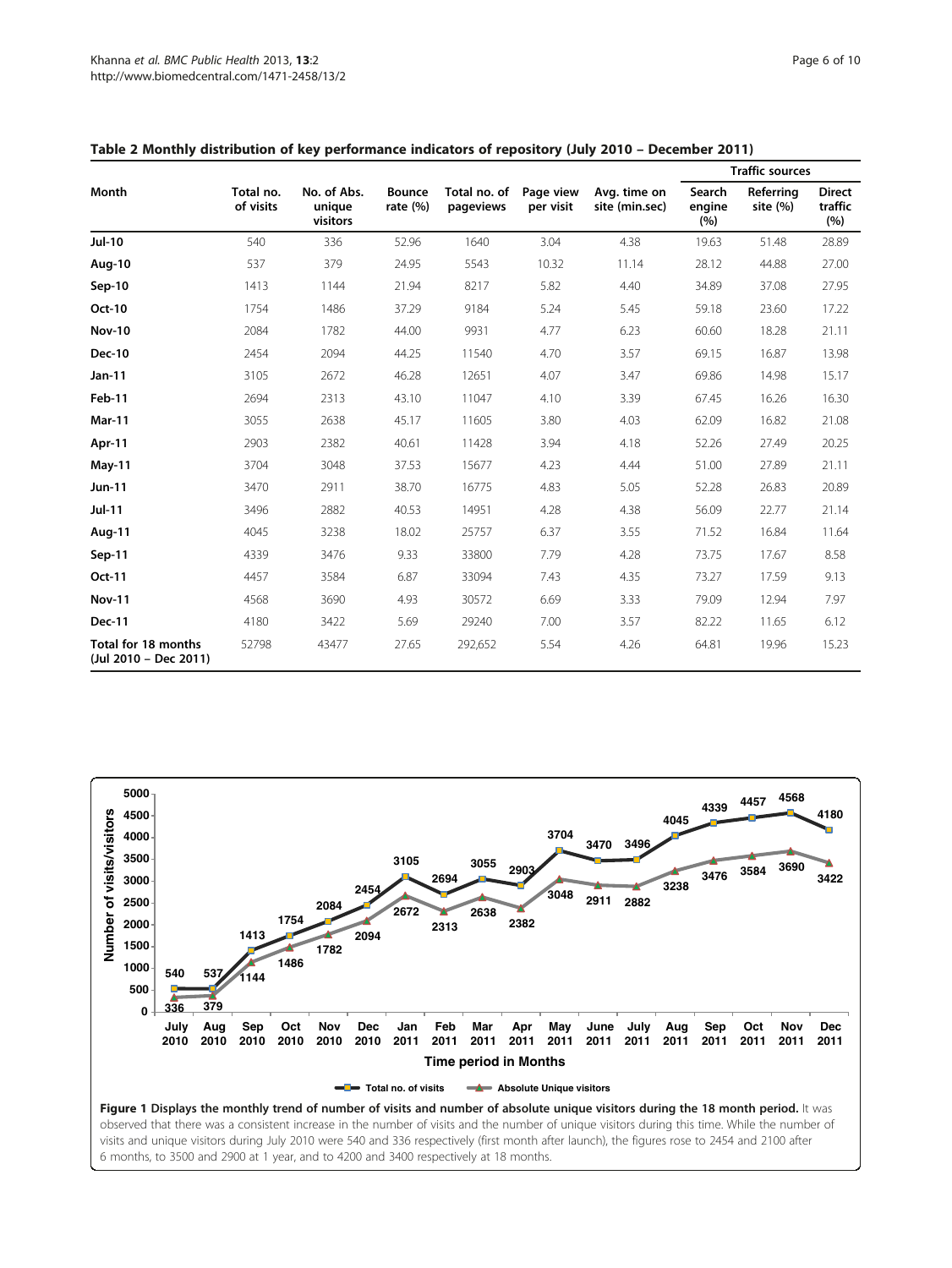<span id="page-6-0"></span>

appeared as the first choice under Google when exact name was used for searching, and was displayed on the first page when searched with other key terms like maternal child health resources and information on maternal child health. Facility for free text search was available with options for advanced search, recommended searches and sorting of articles. Glossary, sitemap and an index were provided to facilitate browsing. Information was presented using images, video and audio files, and multi-lingual support was given. However there were inadequate efforts to enable personalization of information for individual users and organizations, and to ensure accessibility of portal for people with disabilities.

The items covered under the mechanism of Knowledge Creation, that is capturing user's information (demographics, preferences, and behaviors) and creating new knowledge to benefit the host organization and endusers, were found to be deficient except for a provision to capture feedback from the end users.

Under the third mechanism of Knowledge Transfer, the portal was observed to enable sharing of information between the users through the facility of emailing web links/ pages to a friend, giving tips on search via frequently asked

Table 3 Association of number of absolute unique visitors with other key performance indicators

| Performance         | Absolute unique visitors |          |       |          |         |  |  |
|---------------------|--------------------------|----------|-------|----------|---------|--|--|
| indicators          | α                        | в        | R     |          | p-value |  |  |
| Bounce rate         | 50.132                   | $-0.008$ | 0.505 | $-2.337$ | 0.033   |  |  |
| Page view per visit | 5.200                    | 0.000    | 0.063 | 0.252    | 0.804   |  |  |
| Avg. time on site   | 7.071                    | $-0.001$ | 0.585 | $-2889$  | 0.011   |  |  |
| Search engine       | 25192                    | 0.014    | 0.840 | 6.196    | 0.000   |  |  |

questions, and providing live demonstration on how to use the website. New information was found to be displayed as an important alert. The portal had its own catalogue of information which was linked to other websites for sharing. However the other possible mechanisms for knowledge transfer (ask an expert, discussion forums, blogs, wiki support, instant messaging, online group service, online chat) were not available.

# **Discussion**

This study describes the development and utilization of a national portal of information on maternal child health developed in India using open source technology. There was a growing popularity of the portal as seen by a consistent increase in the number of visits and absolute unique visitors during the 18 month period. While the average time spent on the portal and the average page views remained consistent during the period, there was decrease in the bounce rate. Noteworthy was the bounce rate of less than 10% observed during the last quarter, which suggests a large number of users accessing the website for information and not leaving it from the home/landing page. Certain promotional activities

|                    |  |  | Table 4 2x2 Table displaying the agreement between two |  |
|--------------------|--|--|--------------------------------------------------------|--|
| external reviewers |  |  |                                                        |  |

|            |     | <b>External 2</b> | <b>Total</b> |    |
|------------|-----|-------------------|--------------|----|
|            |     | Yes               | No           |    |
| External 1 | Yes | 22                | h            | 28 |
|            | No  |                   | 20           | 21 |
| Total      |     | フ3                | 26           | 49 |

Value of Cohen's Kappa Statistics: 0.72.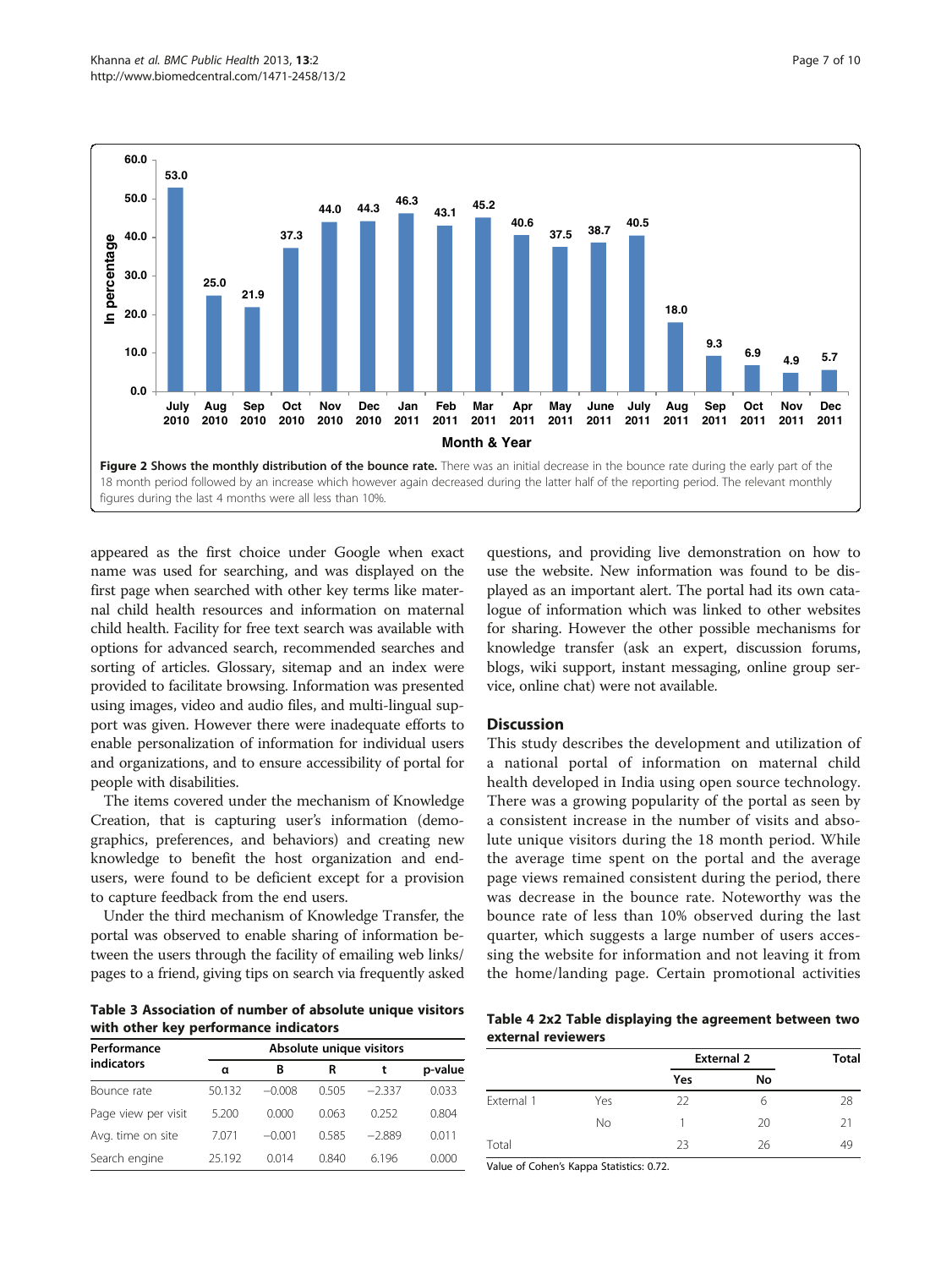undertaken during the last quarter (printing and distribution of a brochure, informing about new materials through existing discussion forums) could be the reason for this dramatic change. A significant association was also observed between increase in the number of unique visitors and decrease in the bounce rate indicating an increasing usefulness of the portal. The most common mode of accessing the website was the Google search engine.

The World Health Organization has recognized equitable and universal access to health-care information as an important part of worldwide strategies to reduce global disparities in health and to achieve the health related MDGs [\[16\]](#page-9-0). A key paper produced as part of a global review on access to health information concluded that 'Universal access to information for health professionals is a prerequisite for meeting the MDGs and achieving Health for All [\[4](#page-9-0)]. Our results show gradual increase in access to health information especially within India. While the portal was accessed across 174 countries worldwide, more than three-fourth of the total visits came from India alone. Within the country, the website was accessed across 85 cities and there was a consistent increase in the number of visits and unique visitors. However it was difficult to evaluate the accessibility of the portal at the district level and by the community as user's information was not being captured.

Apart from increasing usage and accessibility of health information, the portal can play a key role in facilitating the process of evidence-informed policy making which would contribute to improved maternal child health in the country. The proposed 'theory of change' pathway is illustrated in Figure [3](#page-8-0). It can be seen that the health portal can make a significant contribution to each of the three key steps of evidence generation, translation of evidence to knowledge, and development and dissemination of evidence-informed policies and programmes.

Various successful initiatives undertaken in the past like the BIREME (Brazil), EMRO, NML-ERMED (India), and HINARI (WHO) have taught important lessons in promoting equitable access to health information. This includes providing information according to the need of the end user ('pull' out the required information rather than 'push' in irrelevant information) and through a variety of resources (evidence-based handbooks, guidelines, training manuals, etc. rather than limiting it to scientific journals only), building local capacity for sustainable development, ensuring free access and usage of 'open access' technology, and trying to sustain interest of the funding agencies (through specific measurable outputs) [\[4\]](#page-9-0).

During the development of the Repository, an effort was made to incorporate the above mentioned lessons. A wide variety of resources were made available depending upon the information needs of different health personnel as

evaluated in an earlier study from the Indian state of Uttar Pradesh [\[17\]](#page-9-0). These included evidence-based policies, technical reports and best practices required for policy planning at national level, state/district level data required for programme planning and guidelines for programme implementation, and behavioral communication change materials required for informing and motivating the community. In addition, number of other resources including training modules & manuals, advocacy materials, scientific articles on primary/secondary research, audio and video health promotion materials, were also included. The complete process of portal development, customization and presentation was also carried out within the organization in order to build the capacity of the team and ensure sustainability of the project.

The team had some additional learning. There was lack of acceptance among the stakeholders including healthcare professionals and organizations leading to their reluctance in sharing resources. However this changed after one year of development and was facilitated by the Government's (MoHFW) support given during events and meetings. Promotional activities helped to increase the portal usage and had to be carried out regularly. Maintaining the quality of the portal including uploading of new resource materials was a big challenge and required constant inputs from the team and external Knowledge Management experts.

Open access is an innovative mode of scholarly communication of this century which assures universal access to information and knowledge at total free of cost, provided the information seeker have an internet facility [\[18\]](#page-9-0). It is the third generation of publication mode next to text book and E-Publication. According to the National Knowledge Commission, it one of the most effective ways of reducing the information gap prevailing in India [[19](#page-9-0)]. Various studies have shown the positive impact of open access initiatives in improving public health status of population. While a WHO paper shows the positive impact of an open access article in the prevention of HIV through male circumcision [[20](#page-9-0)], another study suggests the success of an Alzheimer's disease research through open knowledge sharing which was successfully replicated in another research about Parkinson disease in network [\[21](#page-9-0)].

It has been said that India has been unable to explore the benefits of open access movement in the public health sector. According of the Directory of Open Access Repositories (DOAR), out of the 42 repositories in India, only one reflects about health and medicine and others are for science and interdisciplinary fields [\[13\]](#page-9-0). This could be due to lack of leadership, lack of acceptance for the open access technology or reluctance of stakeholders to share resources with each other. The Repository on Maternal Child Health was developed using an open source content management system Drupal. All the content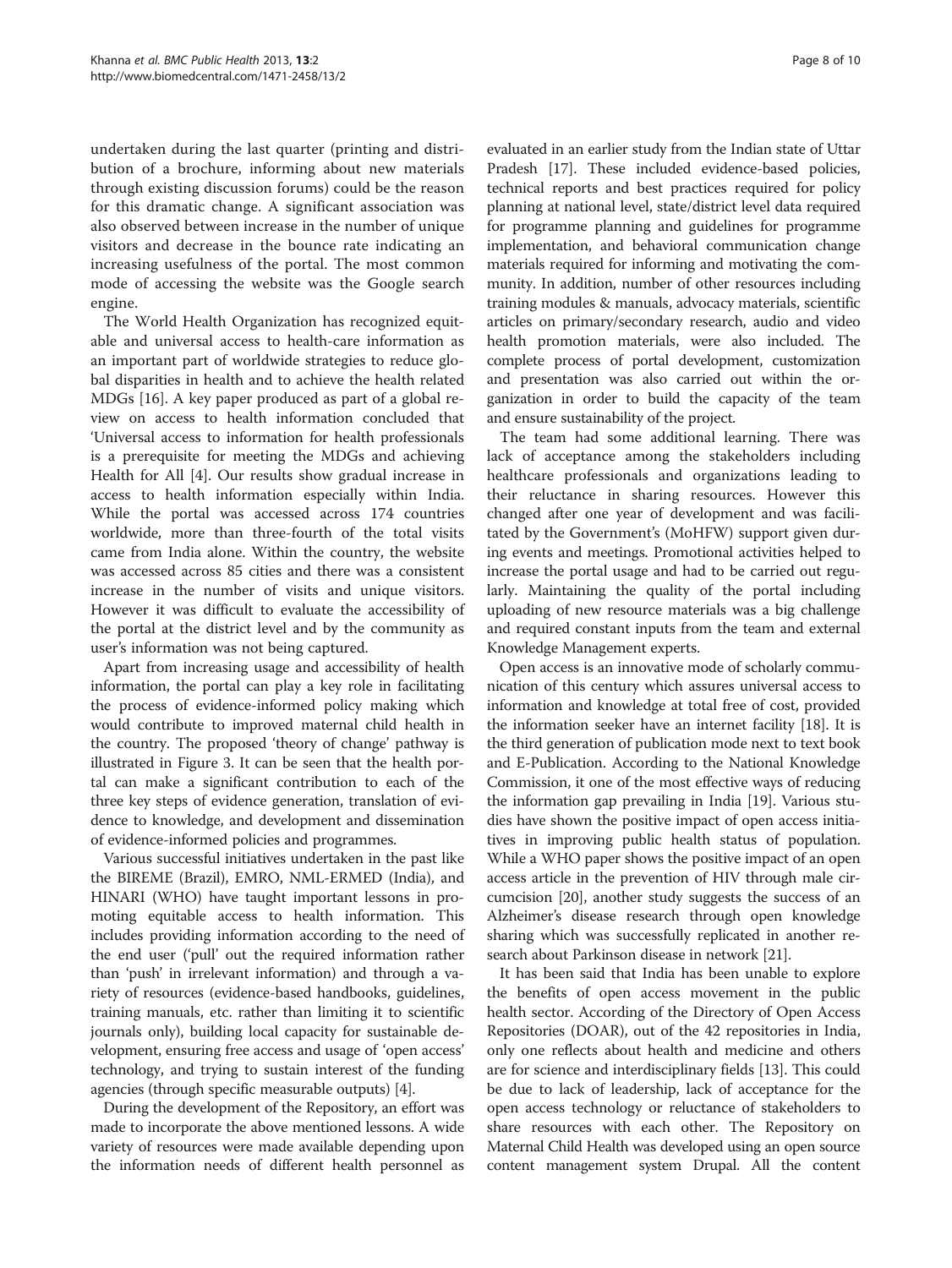<span id="page-8-0"></span>

uploaded on the portal are accessible without any registration and available free of cost to all end users. The success of the portal has also motivated stakeholders who were initially reluctant to share information, to send in their resource materials and facilitate sharing of information at the national level. During the last 4 months, 112 new resource materials were uploaded and 57 of these were shared by the stakeholders including 12 from the MoHFW, GOI.

There was a high level of agreement between the experts regarding the quality of the portal. While many features for Knowledge Access and Knowledge Transfer were observed to be present in the portal, features capturing visitor's information such as demographics, preferences and behaviors were not included. This was done purposely to make the whole process simple and time-saving, and allow more freedom and unrestricted access to information. Other features for personalization, customization and registration (to capture user's information) were also not included due to the same reasons. Multi-lingual feature and photograph of the cover page were added to facilitate access for the above mentioned target groups. In order to avoid duplication of efforts, no attempt was made to start a discussion forum

as a vibrant discussion platform already exists in India ([http://www.solutionexchange-un.net.in/\)](http://www.solutionexchange-un.net.in/).

In the future, we are looking into ways to improve the content presentation of the portal using interactive technologies, and translate the resources into regional languages so to improve its usage and accessibility in different parts of the country including rural areas.

#### Conclusion

Our results show the growing popularity of the Repository on Maternal Child Health in India, an E-portal for information management developed using open source content management system. The portal contains a variety of resources for a wide range of stakeholders, and was successful in promoting access to health information. All the content is available free of cost. It was found to include many features to aid access and transfer of information between the users.

Efficient management of health information is imperative for informed decision making and for attaining effective programmatic outcomes. Digital repositories have now-a-days become the preferred source of information management. The success of the Repository on Maternal Child Health indicates the potential of such mechanisms